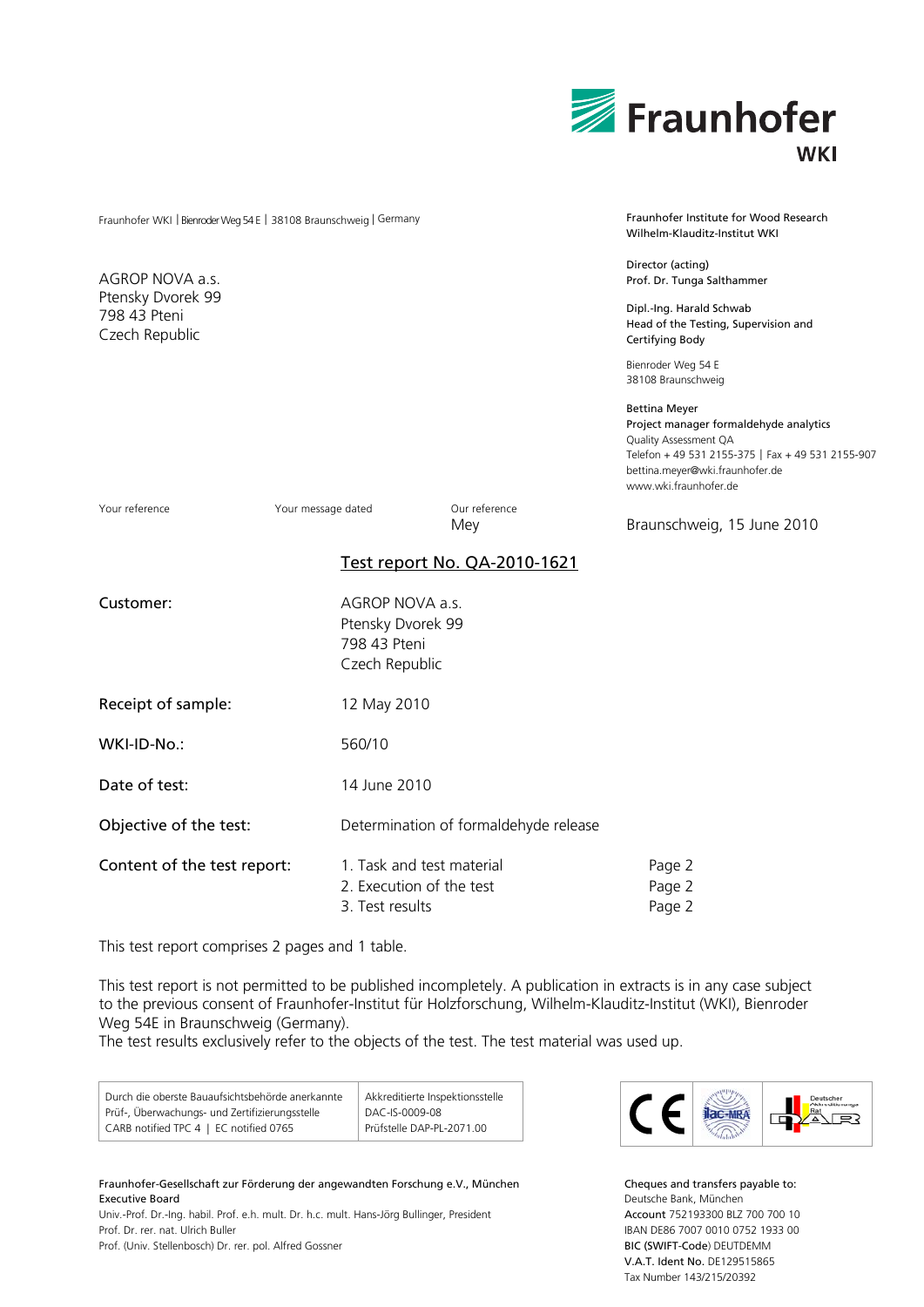- Page 2 - of 2 to test report No. QA-2010-1621 dated 15 June 2010



## 1. Task and test material

The Fraunhofer-Institut für Holzforschung, Wilhelm-Klauditz-Institut (WKI), was entrusted by Messrs. AGROP NOVA a.s. in 798 43 Pteni (Czech Republic) with the determination of the formaldehyde release, description of sample(s) see table(s) enclosed. The test material was selected, marked by the client and delivered to the WKI for examination.

# 2 . Execution of the test

The test material arrived at WKI packed in polyethylene foil on 12 May 2010, was marked with WKI-ID-No. "560/10" and stored under room conditions before starting the four-week conditioning period. The determination of the formaldehyde release was carried out after a four-week conditioning period of the samples according DIN 50 014 – 20/65- using the gas analysis method DIN EN 717-2:1995-01. The sample size was 400 mm x 50 mm x thickness. The edges of the test pieces were coated with self-adhesive aluminium tape before testing. Moisture content was determined according to DIN EN 322:1993-08.

## 3. Test results

The table enclosed to the test report shows the formaldehyde values of the tested sample(s). They are specified as individual values and as a mean value of repeated determinations.

According to the German Prohibition for Chemical Products – "Chemikalien- Verbotsverordnung" – annex § 1, para 3, in relation with the publication of the Federal Health Office in the journal "Bundesgesundheitsblatt", issue October 1991 (p. 487 – 489), the limit value for uncoated plywood and blockboard samples after a four-week conditioning period is a gas analysis value of  $\leq$  3.5 mg HCHO/(h·m<sup>2</sup>).

We draw your attention to the fact that the effected test was made as a material parameter and not as a classifying test.

7 Schwab

Bettina Meyer **Dipleman Accord Contract Contract Contract Contract Contract Contract Contract Contract Contract Contract Contract Contract Contract Contract Contract Contract Contract Contract Contract Contract Contract Co** Official in charge **Head of Testing, Supervision and** Certifying Body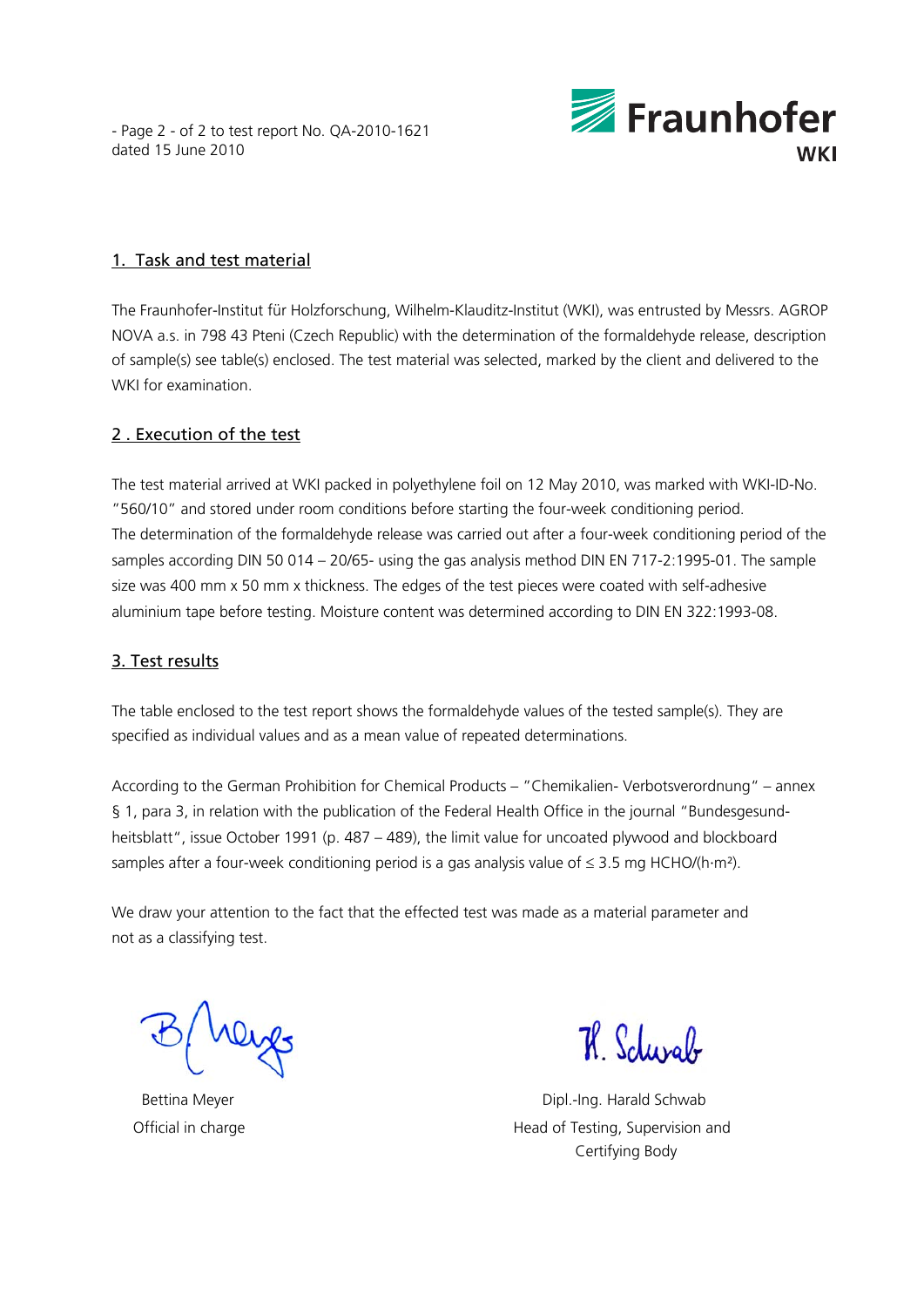Enclosure to test report No. QA-2010-1621 dated 15 June 2010



Table: Formaldehyde release of (a) sample(s) ordered by Messrs. AGROP NOVA a.s. in 798 43 Pteni (Czech Republic)

> Date of receipt: 12 May 2010 Date of test: 14 June 2010

| WKI-ID-<br>No. | Specimen                                                                                                                                    | thick-<br>ness<br>mm | moisture<br>content<br>% | gas analysis value*<br>mg HCHO/( $h \cdot m^2$ ) |                  |
|----------------|---------------------------------------------------------------------------------------------------------------------------------------------|----------------------|--------------------------|--------------------------------------------------|------------------|
|                |                                                                                                                                             |                      |                          | individual<br>values                             | average<br>value |
| 560/10         | "Agrop sample 1<br>Product code: 1216/2545/4490<br>Manufacturer: Agrop Nova a.s.<br>Date stamp: 24.3.2010"<br>- three layer board, uncoated | 19                   | 10.9                     | 0.4<br>0.3                                       | 0.4              |

\* tested with sealed edges after 4 week preconditioning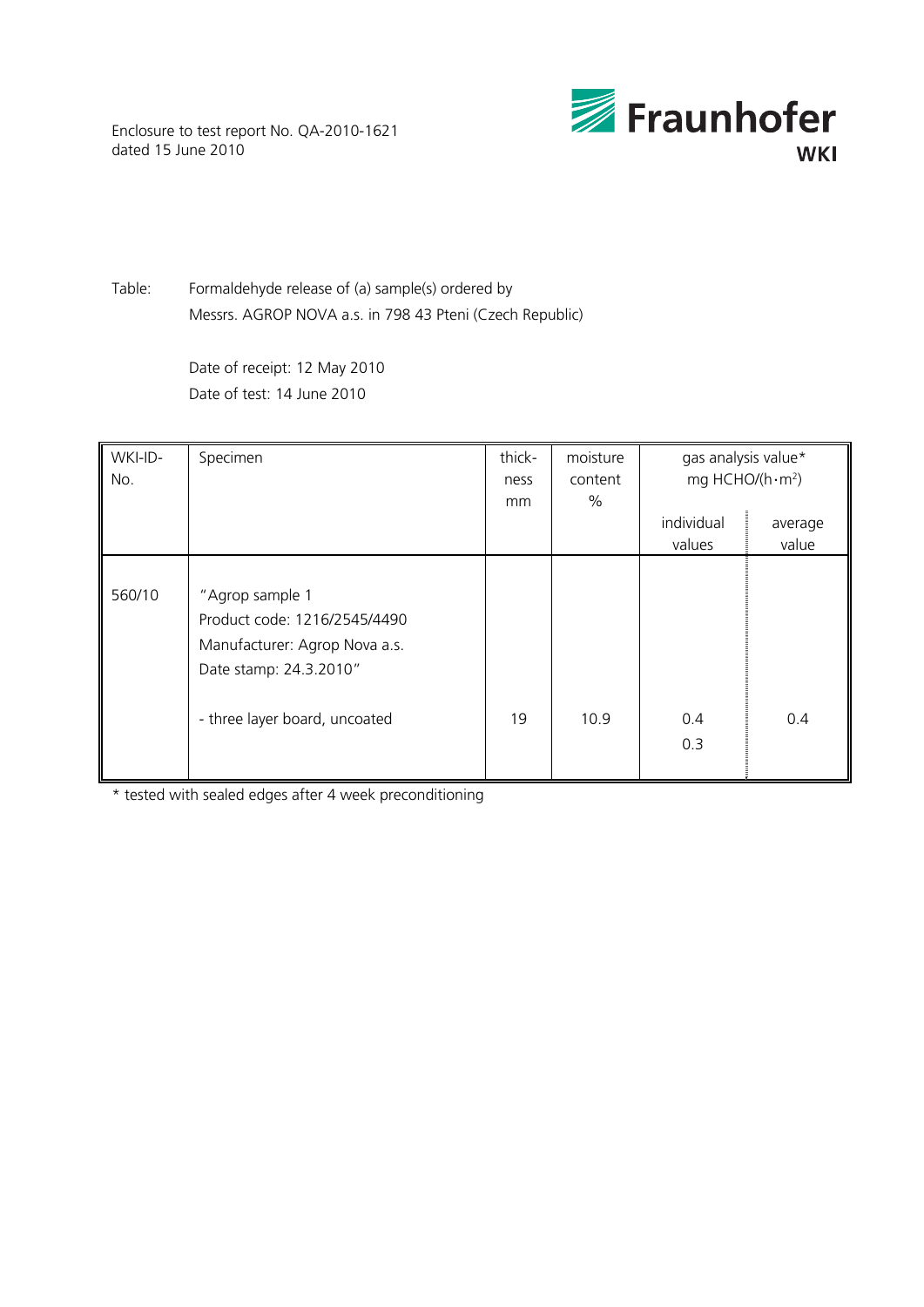|                                                                    |                                                                        |                                       | Fraunhofer<br><b>WKI</b>                                                                                                                                                                          |
|--------------------------------------------------------------------|------------------------------------------------------------------------|---------------------------------------|---------------------------------------------------------------------------------------------------------------------------------------------------------------------------------------------------|
| Fraunhofer WKI   Bienroder Weg 54 E   38108 Braunschweig   Germany |                                                                        |                                       | Fraunhofer Institute for Wood Research<br>Wilhelm-Klauditz-Institut WKI                                                                                                                           |
| AGROP NOVA a.s.                                                    |                                                                        |                                       | Director (acting)<br>Prof. Dr. Tunga Salthammer                                                                                                                                                   |
| Ptensky Dvorek 99<br>798 43 Pteni<br>Czech Republic                |                                                                        |                                       | Dipl.-Ing. Harald Schwab<br>Head of the Testing, Supervision and<br>Certifying Body                                                                                                               |
|                                                                    |                                                                        |                                       | Bienroder Weg 54 E<br>38108 Braunschweig                                                                                                                                                          |
|                                                                    |                                                                        |                                       | Bettina Meyer<br>Project manager formaldehyde analytics<br>Quality Assessment QA<br>Telefon + 49 531 2155-375   Fax + 49 531 2155-907<br>bettina.meyer@wki.fraunhofer.de<br>www.wki.fraunhofer.de |
| Your reference<br>Your message dated                               |                                                                        | Our reference<br>Mey                  | Braunschweig, 15 June 2010                                                                                                                                                                        |
|                                                                    |                                                                        | Test report No. QA-2010-1622          |                                                                                                                                                                                                   |
| Customer:                                                          | AGROP NOVA a.s.<br>Ptensky Dvorek 99<br>798 43 Pteni<br>Czech Republic |                                       |                                                                                                                                                                                                   |
| Receipt of sample:                                                 | 12 May 2010                                                            |                                       |                                                                                                                                                                                                   |
| WKI-ID-No.:                                                        | 561/10                                                                 |                                       |                                                                                                                                                                                                   |
| Date of test:                                                      | 14 June 2010                                                           |                                       |                                                                                                                                                                                                   |
| Objective of the test:                                             |                                                                        | Determination of formaldehyde release |                                                                                                                                                                                                   |
| Content of the test report:                                        | 1. Task and test material<br>2. Execution of the test                  |                                       | Page 2<br>Page 2                                                                                                                                                                                  |

3. Test results Page 2

This test report comprises 2 pages and 1 table.

This test report is not permitted to be published incompletely. A publication in extracts is in any case subject to the previous consent of Fraunhofer-Institut für Holzforschung, Wilhelm-Klauditz-Institut (WKI), Bienroder Weg 54E in Braunschweig (Germany).

The test results exclusively refer to the objects of the test. The test material was used up.

| Durch die oberste Bauaufsichtsbehörde anerkannte | Akkreditierte Inspektionsstelle |
|--------------------------------------------------|---------------------------------|
| Prüf-, Überwachungs- und Zertifizierungsstelle   | DAC-IS-0009-08                  |
| CARB notified TPC 4   EC notified 0765           | Prüfstelle DAP-PL-2071.00       |

Fraunhofer-Gesellschaft zur Förderung der angewandten Forschung e.V., München Executive Board Univ.-Prof. Dr.-Ing. habil. Prof. e.h. mult. Dr. h.c. mult. Hans-Jörg Bullinger, President Prof. Dr. rer. nat. Ulrich Buller

Prof. (Univ. Stellenbosch) Dr. rer. pol. Alfred Gossner



Cheques and transfers payable to: Deutsche Bank, München Account 752193300 BLZ 700 700 10 IBAN DE86 7007 0010 0752 1933 00 BIC (SWIFT-Code) DEUTDEMM V.A.T. Ident No. DE129515865 Tax Number 143/215/20392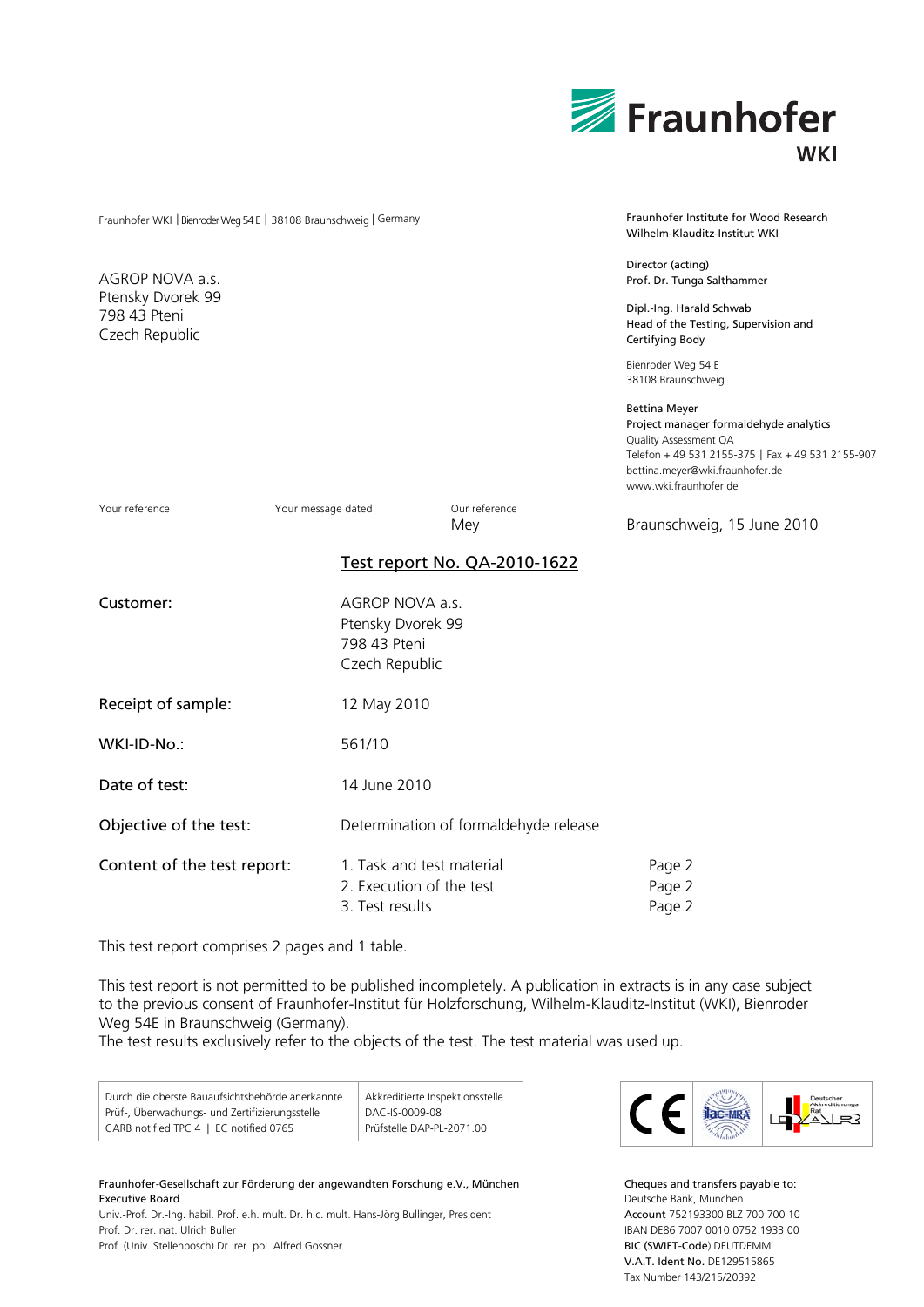- Page 2 - of 2 to test report No. QA-2010-1622 dated 15 June 2010



## 1. Task and test material

The Fraunhofer-Institut für Holzforschung, Wilhelm-Klauditz-Institut (WKI), was entrusted by Messrs. AGROP NOVA a.s. in 798 43 Pteni (Czech Republic) with the determination of the formaldehyde release, description of sample(s) see table(s) enclosed. The test material was selected, marked by the client and delivered to the WKI for examination.

# 2 . Execution of the test

The test material arrived at WKI packed in polyethylene foil on 12 May 2010, was marked with WKI-ID-No. "561/10" and stored under room conditions before starting the four-week conditioning period. The determination of the formaldehyde release was carried out after a four-week conditioning period of the samples according DIN 50 014 – 20/65- using the gas analysis method DIN EN 717-2:1995-01. The sample size was 400 mm x 50 mm x thickness. The edges of the test pieces were coated with self-adhesive aluminium tape before testing. Moisture content was determined according to DIN EN 322:1993-08.

## 3. Test results

The table enclosed to the test report shows the formaldehyde values of the tested sample(s). They are specified as individual values and as a mean value of repeated determinations.

According to the German Prohibition for Chemical Products – "Chemikalien- Verbotsverordnung" – annex § 1, para 3, in relation with the publication of the Federal Health Office in the journal "Bundesgesundheitsblatt", issue October 1991 (p. 487 – 489), the limit value for uncoated plywood and blockboard samples after a four-week conditioning period is a gas analysis value of  $\leq$  3.5 mg HCHO/(h·m<sup>2</sup>).

We draw your attention to the fact that the effected test was made as a material parameter and not as a classifying test.

7 Schwab

Bettina Meyer **Dipleman Accord Contract Contract Contract Contract Contract Contract Contract Contract Contract Contract Contract Contract Contract Contract Contract Contract Contract Contract Contract Contract Contract Co** Official in charge **Head of Testing, Supervision and** Certifying Body